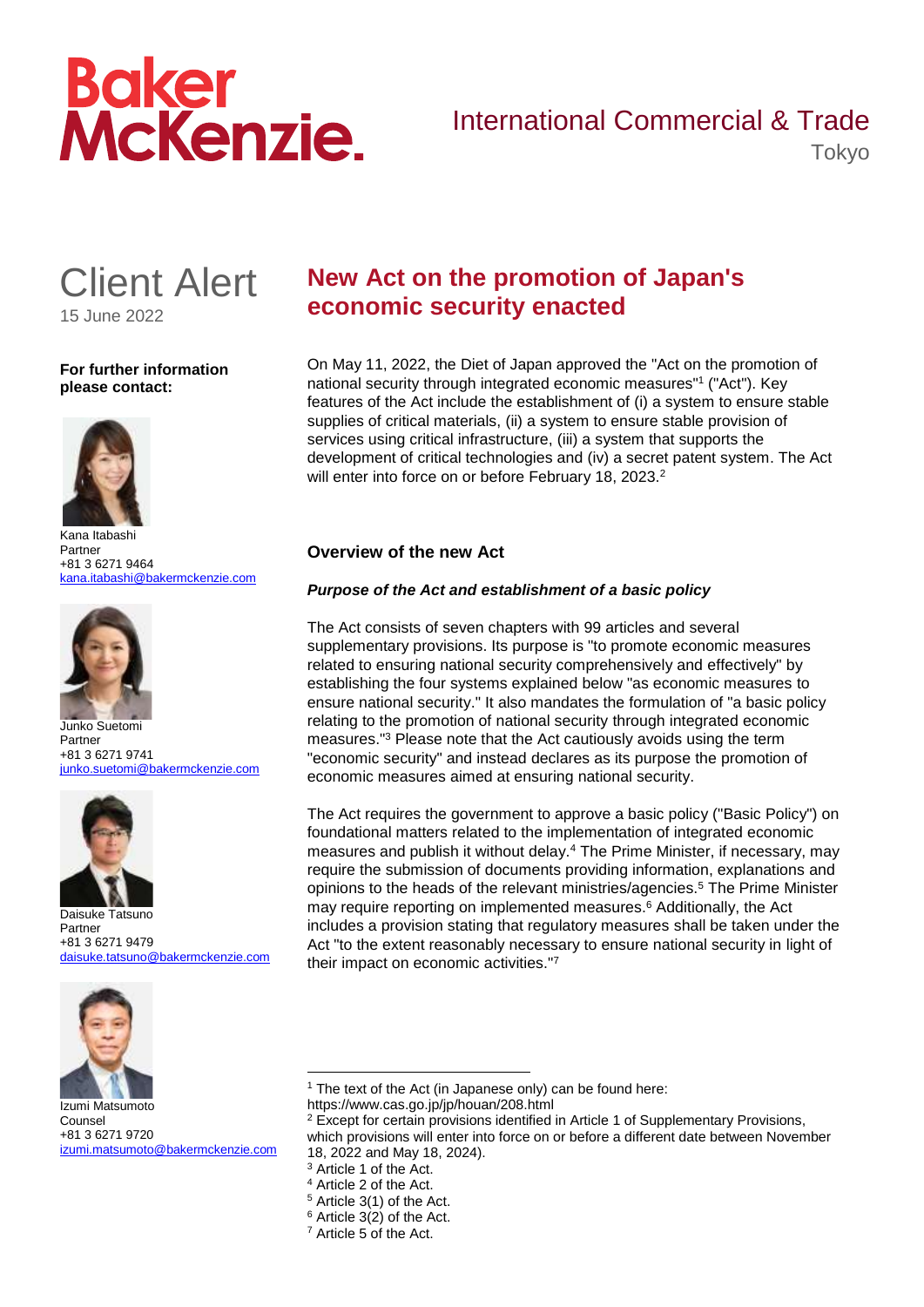

Ayumu Shinozaki Senior Associate +81 3 6271 9900 [ayumu.shinozaki@bakermckenzie.com](mailto:ayumu.shinozaki@bakermckenzie.com)



Mami Ohara Senior Associate +81 3 6271 9539 [mami.ohara@bakermckenzie.com](mailto:mami.ohara@bakermckenzie.com)



Takumi Hasegawa Senior Associate +81 3 6271 9540 [takumi.hasegawa@bakermckenzie.com](mailto:takumi.hasegawa@bakermckenzie.com)

#### *System ensuring stable supplies of critical materials*

The Act establishes several support measures that aim to ensure stable supplies of materials that significantly affect the existence, ordinary lives and economic activities of the Japanese public.<sup>8</sup>

First, the government will solicit expert opinions and formulate basic guidelines on ensuring stable supplies of specified critical materials ("stable supply guidelines") based on the basic policy. The government is then required to publish the stable supply guidelines without delay after cabinet approval is granted. Under the Act, "specified critical materials" are defined as "materials indispensable to the existence and relied upon for the lives and economic activities of the Japanese public that are procured, or manufactured from raw materials procured, largely from foreign countries, and with regard to which the government acknowledges that ensuring a stable supply is particularly necessary to prevent the impairment of national security by external activities."<sup>9</sup> Although a cabinet ordinance will further specify each "specified critical material," an expert meeting on the Act cited pharmaceutical products and semiconductors as examples. One important point to note is that "raw materials, components, facilities, equipment, devices and programs" ("raw materials, etc.") are excluded from the definition of "specified critical materials" under the Act, and thus the specifications will be made at a product level. Having said this, the support measures cover both products and raw materials, etc.

After the designation of "specified critical materials" by cabinet ordinance, the ministers responsible for these materials will formulate implementation policies to ensure stable supplies of them. <sup>10</sup> It is expected that specific support measures and their duration will be included in the implementation policies. 11

An individual or a company that intends to secure stable supplies of specified critical materials or raw materials, etc. may prepare a "secure supply plan" that includes the building of new production facilities, diversification of supply sources, stockpiling, development of production technologies and/or development of alternative materials, etc. The secure supply plan must then be submitted to and certified by the responsible minister.<sup>12</sup> After certification, the individual or company will be eligible for various support measures, including (i) subsidies for the above activities, <sup>13</sup> (ii) interest subsidies for financial institutions that grant loans to the individual or company,<sup>14</sup> (iii) the provision of funds to specified financial institutions by the Japan Finance Corporation (so-called "two-step loans"),<sup>15</sup> (iv) the purchase of shares of a company newly established by a small or medium-sized enterprise ("SME") that will engage in the above activities, <sup>16</sup> and (v) granting credit insurance to SME<sub>s.17</sub>

1

- $11$  Article 8(2)(ii) and (iii) of the Act.
- <sup>12</sup> Article 9 of the Act.
- $13$  Article 31(3)(i) of the Act.
- <sup>14</sup> Article  $31(3)(ii)$  of the Act.
- <sup>15</sup> Articles 14 to 19 of the Act.
- 16 Article 27 of the Act.
- <sup>17</sup> Article 28 of the Act.

<sup>8</sup> Articles 6 to 48 of the Act.

<sup>&</sup>lt;sup>9</sup> Article 7 of the Act.

<sup>10</sup> Article 8 of the Act.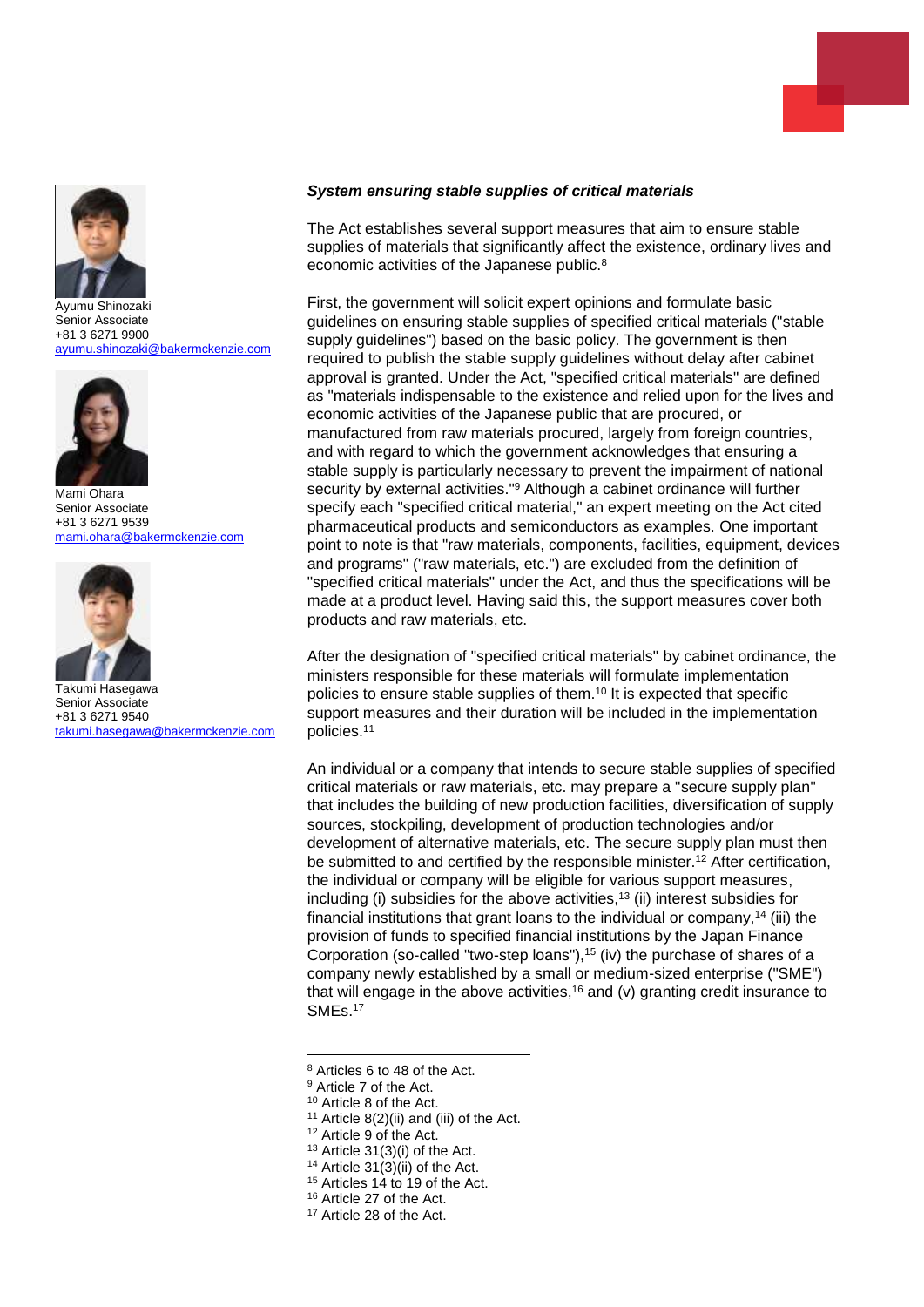Moreover, where the minister responsible for a specified critical material has difficulty ensuring a stable supply of it through the above measures, the minister may designate the material a "specified critical material requiring special measures" and take necessary measures, including stockpiling.<sup>18</sup> The minister may then transfer, lend or otherwise make these materials available at prices lower than current market prices where the minister finds it particularly necessary. The minister may do so where prices for the relevant materials have increased significantly as a result of existing or prospective supply shortages caused by external actions. <sup>19</sup> The minister may also require other ministers to investigate the imposition of anti-dumping duties, countervailing duties or safeguard measures where the minister finds sufficient evidence of material/serious injury to Japanese industry caused by the importation of subsidized or dumped foreign products or increased importation of these products as a result of unforeseen developments.<sup>20</sup>

The minister may further request that an individual or entity, including a company under the minister's jurisdiction, submit a report or other documentation regarding the status of the production, importation, sale, procurement or storage of the specified critical material or raw material, etc.<sup>21</sup> The individual or entity receiving the request is required to make its best efforts to respond.<sup>22</sup> According to several media reports, under the original Act, a criminal penalty in the form of a fine not exceeding JPY 300,000 (approximately USD 2,500) could be imposed on an individual or entity that failed to respond. However, due to opposition from ruling party lawmakers and industry groups, the penalty was removed and the obligation reduced to the making of best efforts.

Most provisions under this chapter will come into effect within nine months of the official publication of the Act (May 18, 2022). 23

### *System ensuring stable provision of services using critical infrastructure*

Articles 49 to 59 of the Act provide a preliminary review system for the introduction of critical equipment into critical infrastructure or the entrustment of maintenance or management of critical equipment modeled on the US<sup>24</sup> and German<sup>25</sup> systems. This is one of the main pillars of the new Act.

The government first formulates basic guidelines relating to ensuring the stable provision of specified social infrastructure services ("stable provision guidelines"). The government is then required to publish the stable provision guidelines without delay after cabinet approval is granted. <sup>26</sup> The ministers

<sup>18</sup> Article 44 of the Act.

<sup>19</sup> Article 44(8) of the Act.

<sup>20</sup> Article 30 of the Act.

<sup>21</sup> Article 48(1) of the Act.

 $22$  Article 48(2) of the Act.

<sup>&</sup>lt;sup>23</sup> Except for some provisions (Supplementary Provisions, Article 1).

<sup>24</sup> 15 CFR Part 7

<sup>25</sup> IT Security Act 2.0

<sup>26</sup> Article 49 of the Act.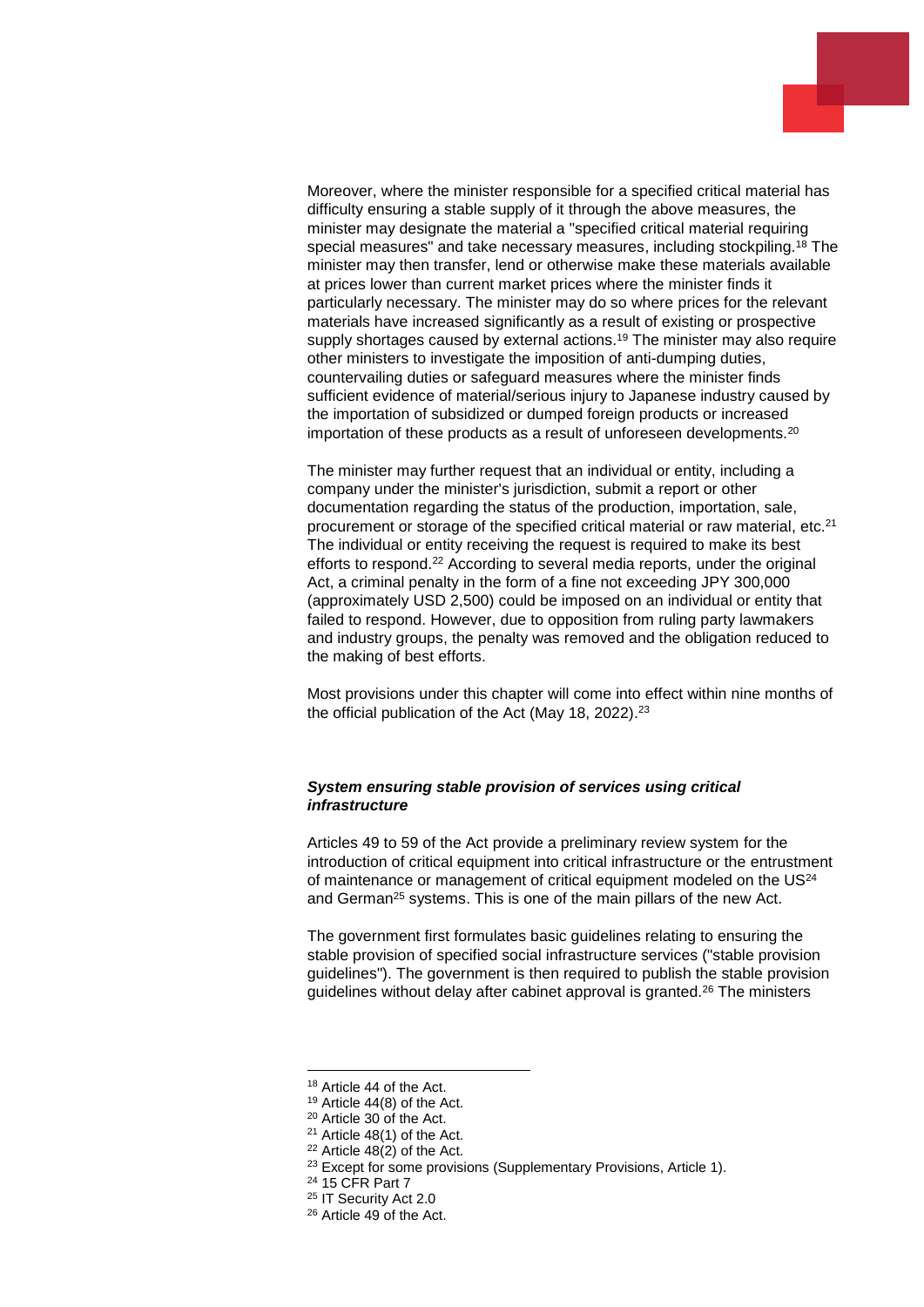responsible for "specified social infrastructure businesses"<sup>27</sup> will designate individuals meeting criteria established by ministerial order as "specified social infrastructure business operators." Specified social infrastructure business operators are those who engage in a specified social infrastructure business where the discontinuation or the degradation of the functions of their "specified critical equipment"<sup>28</sup> would endanger stable provision of specified social infrastructure services and thereby impair national security and public safety. <sup>29</sup> Specified social infrastructure businesses operate in sectors already designated under the Act.<sup>30</sup> It is expected that specified social infrastructure business operators will be limited to those whose operations exceed a certain threshold (eg, number of users, domestic market share, etc.) and lack substitutability (eg, due to geography, the particularities of the business, etc.).

A specified social infrastructure business operator is required to file a plan with the minister with jurisdiction over its business prior to introducing specified critical equipment from other business operators or entrusting maintenance or management of critical equipment to other business operators.<sup>31</sup> The business operator must then refrain from introducing or entrusting maintenance or management of the critical equipment until 30 days have passed from the day on which the minister receives the plan.<sup>32</sup> The minister may extend this period to up to four months from the day on which the minister receives the plan.<sup>33</sup> The minister may then issue a recommendation that the filer modify the substance of or discontinue the plan where the minster finds that the specified critical equipment is likely to be used as a means of "specified obstructive conduct"<sup>34</sup>.<sup>35</sup> If the recipient of the recommendation fails to comply with it without a legitimate reason, the minister may order the modification or discontinuation of the plan.<sup>36</sup> A person that has introduced or entrusted the maintenance or management of specified critical equipment without filing, after making a false filing or in violation of a modification or discontinuation order will be punished by imprisonment for not more than two years and/or a fine of not more than JPY one million. <sup>37</sup> Overall, although the scheme resembles the review of inward direct investment under the Foreign Exchange and Foreign Trade Act, the penalties are slightly lighter because, in principle, infrastructure business operators are free to introduce equipment and choose suppliers. The new regulations have been introduced strictly for economic security reasons.

The Act is ambiguous on the important matter of how and from what perspective the government will conduct these reviews. However, a report from a council meeting that discussed the contents of the draft Act states that

 $29$  Article 50(1) of the Act.

 $27$  To be designated by a cabinet ordinance as businesses that provide specified social infrastructure services basic to public life and economic activity, interference with which could impair national security and public safety.

<sup>&</sup>lt;sup>28</sup> Equipment, facilities, devices or programs used by specified social infrastructure businesses and designated by ministerial order.

<sup>&</sup>lt;sup>30</sup> The electricity, gas, oil, water, railway, trucking, overseas shipping, aviation, airports, telecommunications, broadcasting, mail, finance and credit card sectors. <sup>31</sup> Article 52(1) of the Act.

 $32$  Article 52(3) of the Act.

 $33$  Article 52(4) of the Act.

<sup>&</sup>lt;sup>34</sup> Conduct originating overseas that obstructs the stable provision of specified social infrastructure services.

<sup>35</sup> Article 52(6) of the Act.

 $36$  Article 52(10) of the Act.

<sup>37</sup> Article 92(1) of the Act.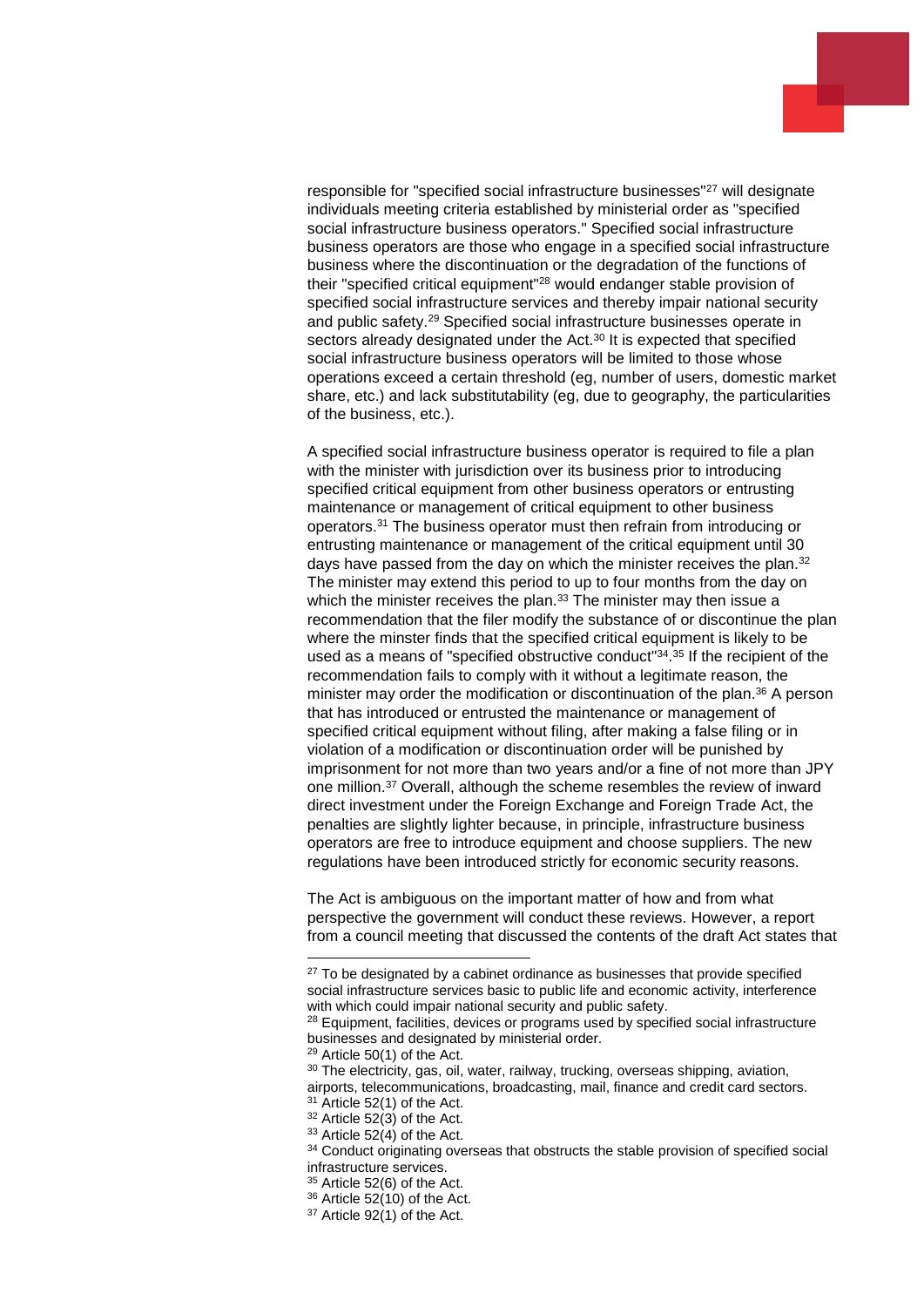

these judgments will be based on information regarding suppliers, outsourcing contractors, equipment supply chains and subcontractors. This recognizes the limitations of specifying equipment critical to national security in advance. The council meeting report also points out that, in order to ensure predictability for business operators, the government should establish guidelines that describe the basic policies and criteria for the reviews as clearly as possible.

The provisions regarding the designation of specified social infrastructure business operators will come into effect within one year and six months of the official publication of the Act (May 18, 2022). The review-related provisions will come into effect within one year and nine months of official publication.<sup>38</sup> Please note that Article 52(1) will not apply to a business operator until six months have passed from the day on which it is designated a specified social infrastructure business operator.<sup>39</sup>

#### *System supporting the development of critical technologies*

Articles 60 to 64 establish a system that supports the development of critical technologies.

The government first formulates basic guidelines concerning promotion of the development of specified critical technologies and the appropriate use of outcomes ("technical development guidelines"). The government is then required to publish the technical development guidelines without delay after cabinet approval is granted. <sup>40</sup> Specified critical technologies are defined as "technologies that may be critical to the maintenance of future public life and economic activity, where unjustifiable use of said technologies, information used in their development or failure to stably use them due to external action resulting from dependence on goods or services that make use of such technologies obtained from a foreign country could impair national security and public safety." <sup>41</sup> Specifically, the government currently considers space, marine, quantum and AI technologies to be " specified critical technologies."

The ministers responsible for the provision of government resources for the development of specified critical technologies are required to establish and appoint members to a council for each project with the approval of a representative of the project based on the technical development guidelines. <sup>42</sup> Members of the council are obliged to make efforts to provide necessary documents, explanations and opinions, etc.<sup>43</sup> They also have a duty to maintain secrecy similar to that of public officials. <sup>44</sup> Any council member who divulges secrets in violation of this duty will be punished by imprisonment with labor for not more than one year or a fine of not more than JPY 500,000 (approx. USD 3,890). <sup>45</sup> The council members will determine how the research outcomes will be handled. Council members are permitted

1

- <sup>42</sup> Article 62(4) of the Act.
- <sup>43</sup> Article 62(6) of the Act.
- <sup>44</sup> Article 62(7) of the Act.

<sup>38</sup> Supplementary Provisions, Article 1(iii) and (iv)

<sup>39</sup> Article 53(1) of the Act.

<sup>40</sup> Article 60 of the Act.

<sup>41</sup> Article 61 of the Act.

 $45$  Article 95(1)(i) of the Act.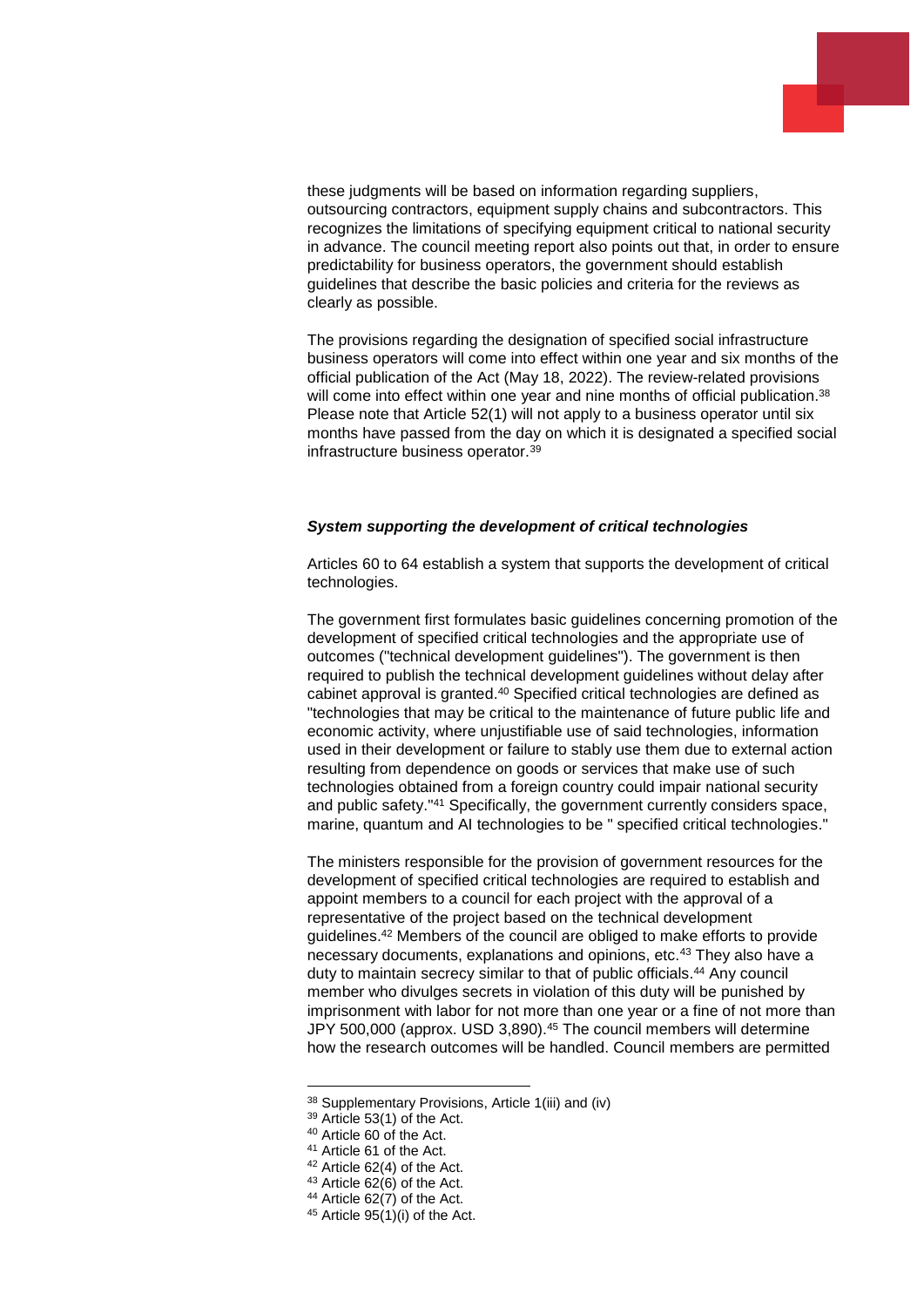

to acquire intellectual property rights, including patent rights, under the four conditions found in Article 17 of the Industrial Technology Enhancement Act.

In addition, the Act contains a provision establishing a new think tank to conduct necessary research and study in order to promote the development of specified critical technologies and the appropriate use of research outcomes.<sup>46</sup> It is expected that the think tank will be established in FY 2023.

The provisions of this chapter will come into effect within nine months of the official publication of the Act (May 18, 2022) (Supplementary Article 1).

#### *Secret patent system*

Articles 65 to 85 establish a so-called "secret patent system" similar to those in use in most other G20 countries.<sup>47</sup> As explained below, Japan's new system suspends patent examinations. It consists of two-stage examinations by the Japan Patent Office (JPO) and the Cabinet Office.

The government first solicits expert opinions and formulates basic guidelines concerning the non-disclosure of patent applications ("non-disclosure guidelines"). The government is then required to publish the non-disclosure guidelines without delay after cabinet approval is granted.<sup>48</sup>

The JPO conducts the initial examination when reviewing patent applications by determining whether they fall within a technological area in which inventions, if made public, would likely impair national security and public safety because of external action ("specified technological areas"). The JPO then sends the relevant patent applications, if any, to the Cabinet Office within three months of their submission. <sup>49</sup> Applicants may ask the JPO to send their applications to the Cabinet Office.<sup>50</sup> Because the JPO reviews around 300,000 applications every year, it will not conduct a detailed review and will instead simply flag applications that may fall within a specified technological area and therefore require further review. Although the specific technological areas will be designated by a cabinet ordinance, it is expected that only a limited number of dual-use technologies, in addition to single-use technologies such as nuclear arms and weapons, will be designated. Submission of patent applications that fall within the specified technological areas in foreign countries is prohibited (Article 78(1)), and inventors may apply for a prior determination as to whether their inventions fall within such technological areas by paying a fee of JPY 25,000 yen (approx. USD 200).<sup>51</sup>

When conducting the second examination ("security examination"), the Cabinet Office considers several elements, such as (i) whether an invention, if made public, would likely impair national security and public safety because of external action and (ii) potential impacts on the development of industries if the invention is designated ("security designations").<sup>52</sup> During the

1

<sup>46</sup> Article 64 of the Act.

 $47$  In the G20, only Japan, Mexico and Argentina currently lack a secret patent system.

<sup>48</sup> Article 65 of the Act.

<sup>49</sup> Article 66(1) of the Act.

<sup>50</sup> Article 66(2) of the Act.

<sup>51</sup> Article 79 of the Act.

<sup>52</sup> Article 67(1) of the Act.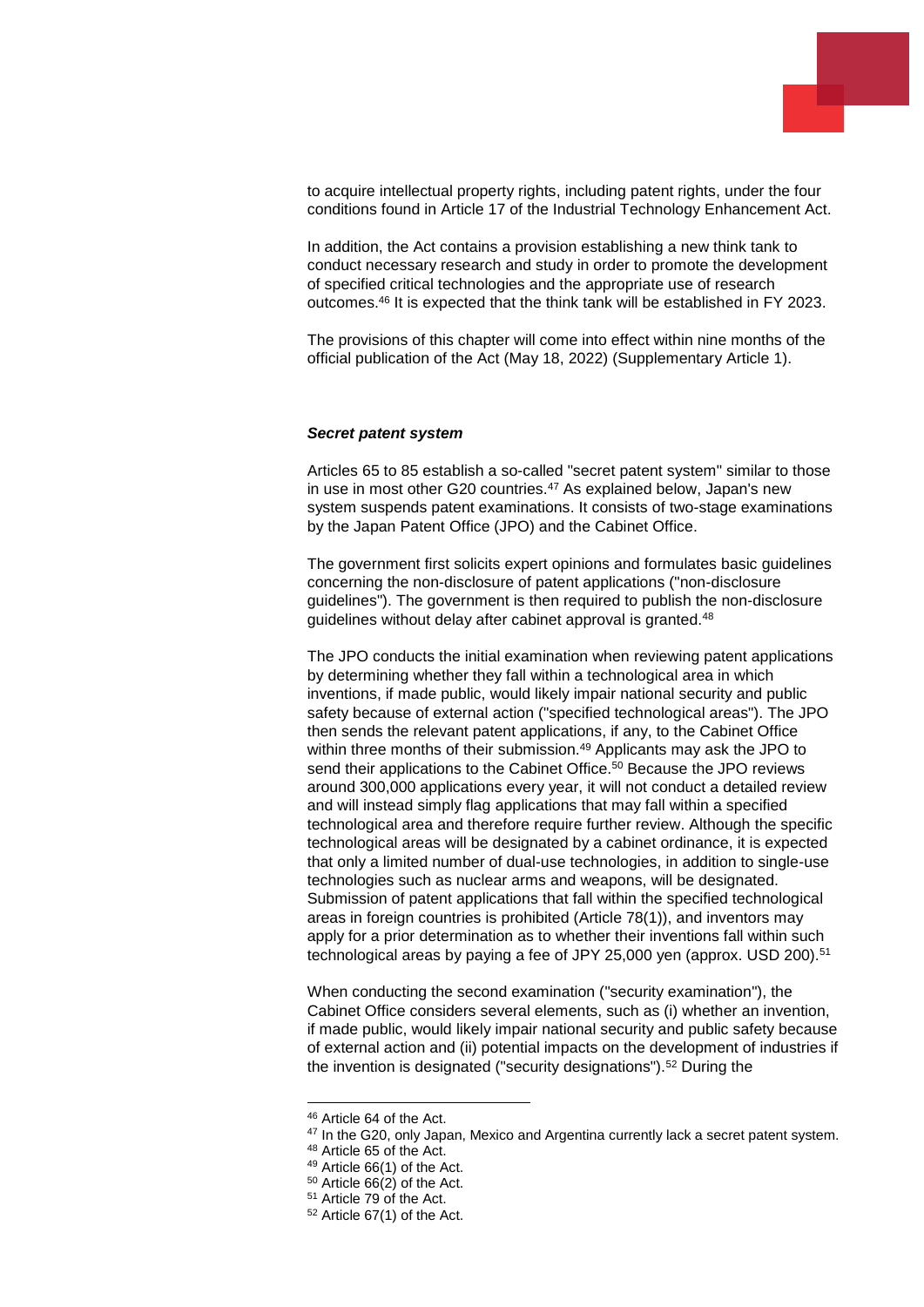examination process, the Cabinet Office may ask for documents, information, explanations and/or other cooperation from the relevant government agencies or external institutions with special knowledge. The Cabinet Office in principle consults with the heads of the relevant ministries.<sup>53</sup> If the Cabinet Office decides to make a security designation, it issues a notice asking the applicant to submit documents describing the management conditions for the invention.<sup>54</sup> The applicant must submit the documents within 14 days of receiving the notice.<sup>55</sup> If the applicant fails to do so, the Cabinet Office will reject the application after granting the applicant an opportunity to explain.<sup>56</sup> If the Cabinet Office finds it appropriate to secure information regarding the invention, it designates the invention a "secured invention" and notifies the applicant and the JPO of the security designation.<sup>57</sup> Extension of the security designation period is reviewed every year.<sup>58</sup>

Several restrictions apply to secured inventions. For example, (i) patent applications for secured inventions cannot be waived or withdrawn, <sup>59</sup> (ii) applicants must obtain the Cabinet Office's permission before working the inventions,  $60$  (iii) disclosure of the details of the inventions is prohibited,  $61$  (iv) applicants are obliged to take necessary and appropriate measures to prevent leakage of information concerning the inventions, $62$  (v) other business operators are required to obtain the Cabinet Office's approval before handling information concerning the inventions, $63$  and (vi) the submission of patent applications for the inventions in foreign countries is prohibited.<sup>64</sup> Applicants will be compensated for these restrictions in the form of payment for a "normally occurring loss" by the government.<sup>65</sup>

The provisions of this chapter will come into effect within two years of the official publication of the Act (May 18, 2022), except for the provisions regarding the non-disclosure guidelines. 66

#### *Key points for businesses*

1. We suggest that businesses that manufacture or produce specified critical materials or raw materials used in them consider whether they will submit a plan and acquire certification. In making this decision, they should consider the burden of formulating the secure supply plan, conducting the related work and the reporting obligations. In general, companies should consider taking advantage of support measures in order to mitigate financial burdens or risks regarding potential projects that align with their business strategies. However,

<sup>53</sup> Article 67(6) of the Act.

<sup>54</sup> Article 67(9) of the Act.

 $55$  Article 67(10) of the Act.

<sup>56</sup> Article 67(4) of the Act.

 $57$  Article  $70(1)$  and (2) of the Act.

<sup>58</sup> Article 70(3) of the Act.

 $59$  Article 72(1) of the Act.

<sup>60</sup> Article 73 of the Act. <sup>61</sup> Article 74(1) of the Act.

<sup>62</sup> Article 75 of the Act.

<sup>&</sup>lt;sup>63</sup> Article 76(1) of the Act.

<sup>&</sup>lt;sup>64</sup> Article 78 of the Act.

<sup>&</sup>lt;sup>65</sup> Article 80(1) of the Act.

 $66$  Supplementary Provisions, Article 1(v) of the Act.